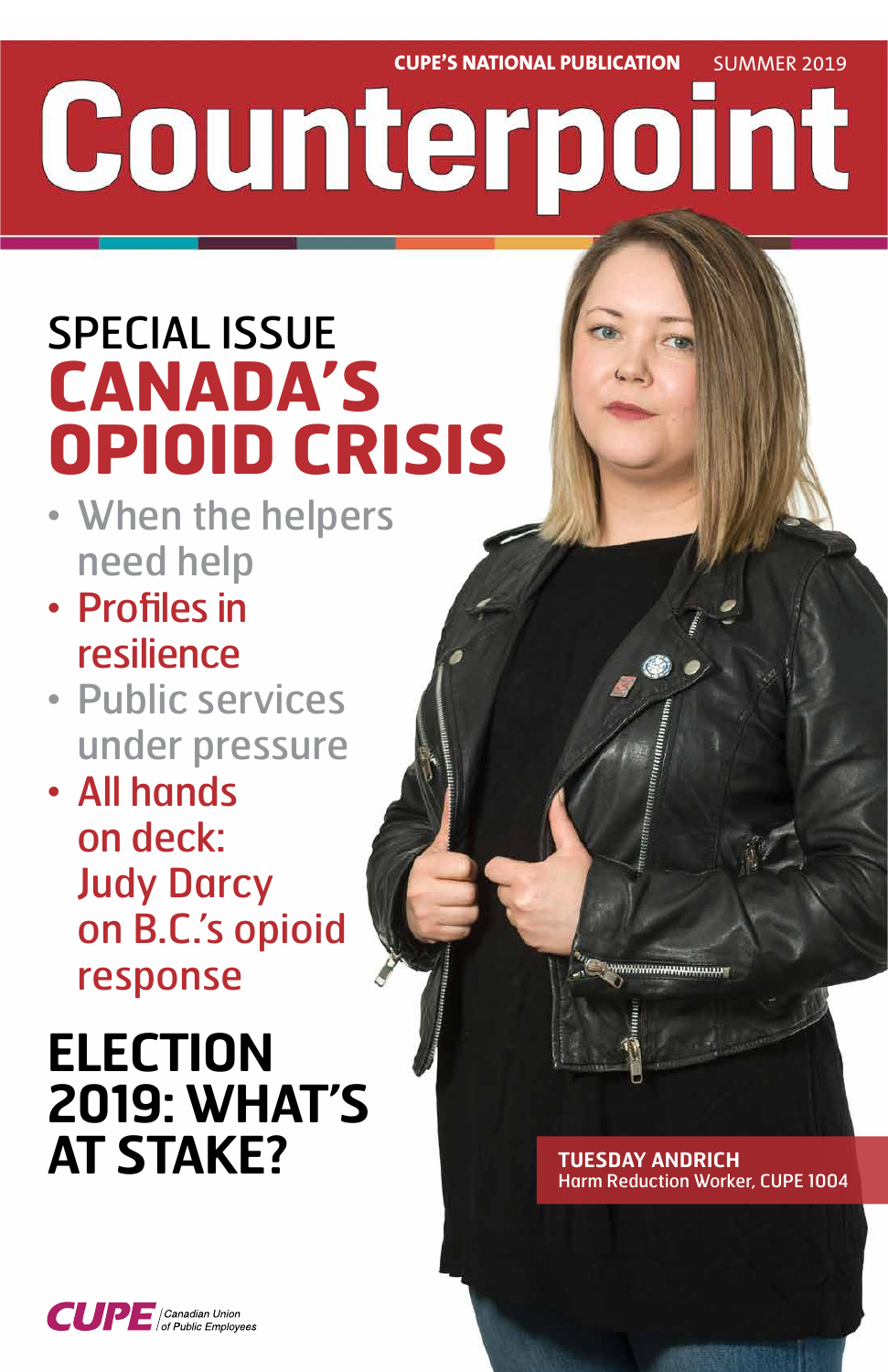**2 CUPE COUNTERPOINT** SUMMER 2019

**Because since becoming prime minister, Justin Trudeau has broken more promises than he has kept.** Whether it's his broken promise to end corporate tax loopholes and reform Canada's outdated and unfair electoral system, or his use of back-to-work legislation against striking postal workers, Trudeau has let us down and he needs to know Canadians expect him to keep his promises.

**Because Conservative leader Andrew Scheer calls himself "Stephen Harper with a smile" and smile or no smile, we refuse to fall back to the ways of the Harper era.** The Conservative Party hasn't learned much since their loss in 2015. In fact, they're more callous and intolerant than ever. If elected, we know Andrew Scheer will slash funding for important public services like health care, roll back

action to prevent climate change, and hand the reins of government over to big money and special interests. We can't let that happen.

**Because more and more Canadians are falling behind, and together we have the power to make life better for everyone.** A plan to make housing and life-saving medication more affordable is on the ballot. A plan to create good-paying jobs while fighting the climate crisis is on the ballot. This election is a chance for us to confront the challenges of today and vote for the best solutions for working people.

Every election matters and this one is no different. Every one of us has the power to vote for a better Canada—the Canada we know is possible.

*"We're creating traumatized workers and just kind of eating them up and spitting them out." Tuesday Andrich, harm reduction worker and member of CUPE 1004, p. 7*

## **SHE SAID**

Union-printed on 50% recycled, 30% post-consumer waste, elemental chlorine-free paper, certified by the Forest Stewardship Council.





ISSN print 1920-2857 ISSN online 1920-2865

Counterpoint is published by the Canadian Union of Public Employees. Address all letters to the editor to: comm@cupe.ca

Publications Mail Agreement Number 40005741

Return undeliverable Canadian addresses to: CUPE Communications, 1375 St. Laurent Blvd. Ottawa, ON, K1G 0Z7

Visit CUPE's website at cupe.ca or contact us at cupemail@cupe.ca

**Managing Editor** Emily Turk **Communications Director** Karine Fortin

**Graphic Designer** Jocelyn Renaud • Kate Cartwright

**Editorial Assistants** Céline Carré • Anny Robert • Vicky Allard

**Contributors** Amanda Vyce • Dan Gawthrop • Janet Szliske • Danika Brisson • Marnie Thorp • Emily Turk

**Photos** Josh Berson • CUPE Communications

**Cover photo** Josh Berson

**CANADIAN UNION OF PUBLIC EMPLOYEES NATIONAL EXECUTIVE BOARD**

**National President** Mark Hancock

**National Secretary-Treasurer** Charles Fleury

**General Vice-Presidents** Daniel Légère • Denis Bolduc • Fred Hahn • Judy Henley • Paul Faoro **Regional Vice-Presidents** Sherry Hillier / Newfoundland & Labrador • Nan McFadgen / Nova Scotia • Brien Watson / New Brunswick • vacant / Prince Edward Island • Benoît Bouchard, Patrick Gloutney / Quebec • Michael Hurley, Candace Rennick / Ontario • Amanda Farrow-Giroux / Northern Ontario • Gord Delbridge / Manitoba • Tom Graham / Saskatchewan • Rory Gill / Alberta • vacant, Barb Nederpel / British Columbia

**Diversity Vice-Presidents** Gloria Lepine • Yolanda McClean

### **Make sure you're registered to vote.**

Share voting information with your fellow members, family and friends—and make sure everyone of voting age in your household is registered. Sharing this information with your members is an easy non-partisan way you can help. People who are registered are more likely to actually vote. Visit **www.elections.ca** to find out how to register.

### **Get to know the issues.**

Invite someone from CUPE to speak about the election at your executive and/or membership meeting. Not comfortable talking politics at your union meeting? Not a problem, we can find someone who is. Just ask your national representative or send an email to **politicalaction@cupe.ca.**

Find out if your local has a political action committee and see if you can get involved. On your local's executive? Get some help with your election plan! Contact CUPE's election organizer via your national representative or send an email to **politicalaction@cupe.ca.**

## **Counterpoint**

## Why the federal election matters



*Canadians go to the polls on October 21st to elect their Members of Parliament and a new government. But why does this election matter, and why is it important for CUPE members to get out and vote?*

## **The federal election is going to be here before you know it.**

Here are a few ways you can be ready for October 21st:



CUPE National President Mark Hancock with NDP leader Jagmeet Singh and supporters.



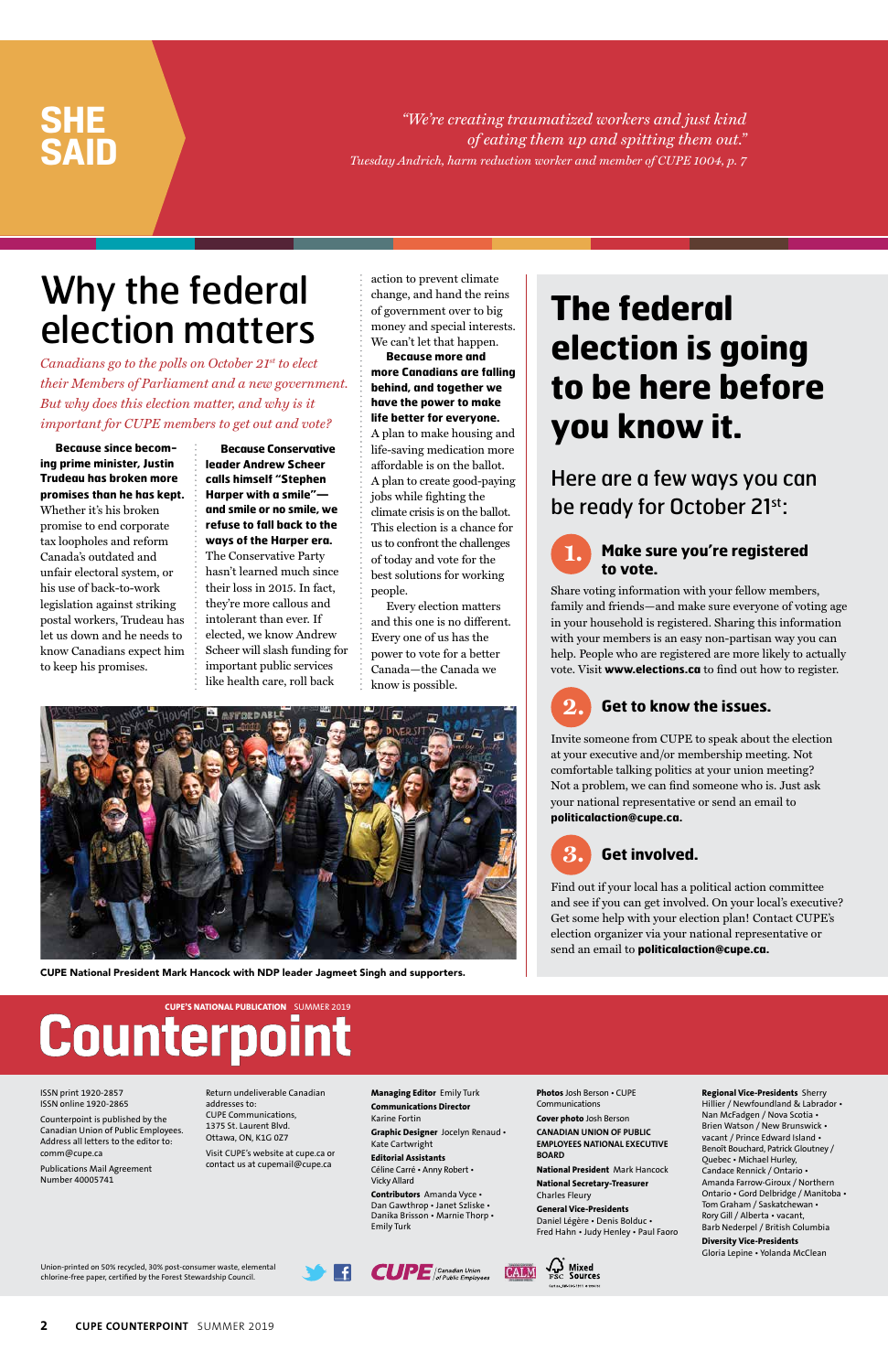**What's at stake for CUPE members in the October** 

### **federal election**

I t feels like just a few months ago that we were in<br>the election campaign that saw Stephen Harper's<br>decade-long reign over Canada come to an end.<br>Rut believe it or not we're headed back to the polls on the election campaign that saw Stephen Harper's decade-long reign over Canada come to an end. But believe it or not, we're headed back to the polls on October 21<sup>st</sup> to elect a new government.

### **NATIONAL PRESIDENT** MARK HANCOCK

What's at stake for CUPE members in the coming federal election? What do CUPE members, their families, and their communities need from the next federal government?

We know that quality public services keep our communities strong. But in order to have quality public services, everyone needs to pay their fair share. Fifty years ago, corporations paid 70 cents of every federal tax dollar. Today, they pay less than 50 cents, while federal supports for housing and infrastructure have been stagnant. If we want a government that will invest in the future of our communities, then we need a government that is willing to make corporations start paying their fair share again.

We know that climate change is the biggest challenge facing current and future generations. At the same time, a climate change plan that doesn't take care of working people isn't worth the paper it's written on. We need a government that puts workers and communities at the centre of their climate plan, and ensures there's a just transition to a cleaner, greener economy for everyone.



We know that, no matter where you live in Canada, life is getting less and less affordable. Every month, half of all households in Canada are within \$200 of going into financial collapse. We need a government that's willing to make major investments in things like affordable housing and public transit, to help make life more affordable for working people.

We need a government that's willing to invest in the health and well-being of Canadians. And while we are all proud of our universal public health care system, we also know that too many Canadians can't afford their medication. We need a government with the courage and vision to create a national pharmacare program to help the hundreds of thousands of Canadians who are forced to choose between buying groceries and paying their bills and paying for their essential medications.

This October, let's choose a government that will put our priorities—the needs of everyday people—at the centre of their decision-making.

**MARK HANCOCK ONLINE 3** twitter.com/MarkHancockCUPE





### **How has the Ministry of Mental Health and Addictions responded to the opioid crisis in B.C.?**

The first thing we did when we took office in July 2017, was create a Ministry of Mental Health and Addictions—the first and only one in Canada. Our central focus is on saving lives and connecting people to treatment and recovery services where and when they need them.

Our response is based on a four pillars approach including harm reduction, treatment enforcement, and prevention.

Together with all the people on the frontlines, we know that our work has averted 4,700 deaths over a two-year period. Scaling-up distribution of naloxone, increasing the number of overdose prevention and supervised consumption sites and improving access to medication-assisted treatment have all played significant roles in saving lives.

Take Home Naloxone kits are now available in over 1,500 locations across B.C., including 600 community pharmacies. We have doubled the number of overdose prevention and supervised consumption sites. There have been over one million visits and not a single death.

We are working to connect more people to treatment and recovery options in every region. We are improving the quality and oversight of private recovery homes and moving forward on brick-and-mortar projects like B.C.'s largest withdrawal centre in Vancouver. And we're working with police in several communities, so they can connect people at risk to the services they need.

### **What is the Province doing to help workers on the front lines of the opioid crisis?**

I can't say enough about the heroic and tireless efforts of our first responders, harm reduction workers, health care and community workers, peers, volunteers, and family and friends of those struggling with addiction. And I know that it comes at a cost.

The government has established a provincial overdose Mobile Response Team and they truly are the front-line workers for our front-line workers. They provide much needed psychosocial supports and services. To date, more than 12,000 people from over 1,000 different agencies in 70 communities have accessed services to help build resiliency, address trauma, and prevent burnout.

We've also changed workers' compensation laws to recognize the mental health injury and trauma experienced by many first responders.

### **Why do you think the federal government hasn't done more to address this growing problem?**

Federal funding has lent considerable weight to the effectiveness of our provincial response, and we appreciate that support. But the overdose crisis continues to take a disproportionate toll on B.C. It is critical that we continue to escalate our response—at the national level and in B.C. to stop the harm and the loss of our loved ones.

There are no simple answers and no silver bullet that will solve this crisis overnight. But we can't allow ten people dying a day in Canada to become the new normal. We are expanding access to alternatives to the toxic drug supply that can be provided under medical supervision to save lives. And we'll keep adding tools to our toolbox until we turn the corner on this terrible crisis.

### **Why should CUPE members care about this issue?**

Addiction and mental health challenges do not discriminate. The people dying are our children, our brothers and sisters, our mothers and fathers, our coworkers and our closest friends. This crisis is an unprecedented public health emergency that has touched the lives of everyone.

CUPE members have always been on the front lines working to build strong communities. In this overdose crisis, we need an all-hands-on-deck approach. We need to break down the walls of silence and stop the shame and stigma that keep too many people from reaching out for help.

*As Minister of Mental Health and Addictions, Judy Darcy is leading the province's response to the overdose crisis that is continuing to take three to four lives every single day in British Columbia. As a past CUPE National President, she understands the crisis is a national issue that affects our members personally and professionally.* 

### INTERVIEW | JUDY DARCY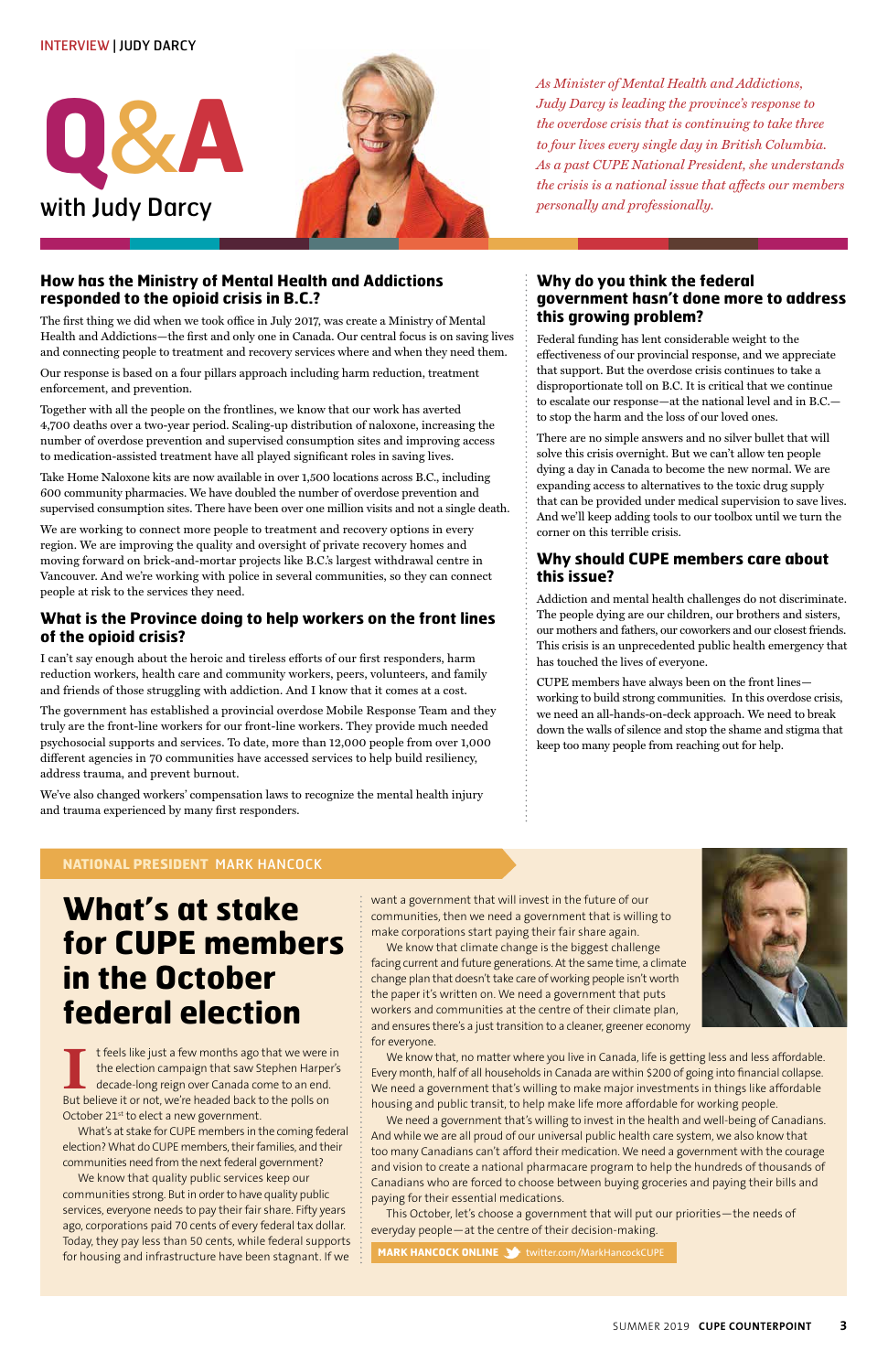Crushing workloads. Extreme fatigue. Insuppressable anxiety. Grief and trauma from multiple losses: patients, patrons, clients, friends and family.

In every sector and in every province, CUPE members are seeing the impacts of opioid addiction and fentanyl poisoning on individuals and communities and experiencing the immense pressures the crisis is placing on our public services.

Across Canada, more than 10,300 people died from an opioid overdose between January 2016 and September 2018. Almost three-quarters of those deaths were caused by fentanyl. If it isn't clear from the statistics, then it should be from the almost daily news coverage—our country is in the grips of a deadly opioid crisis.

Canada's opioid crisis is a complex public health issue that stems from many

different personal, social and economic factors, chief among them are a toxic drug supply and the unfair stigmatization of people who use drugs. It's noteworthy that the growing number of opioid-related overdoses and deaths in our country affects people of all ages, races, genders, and economic classes. All of them depend on our public services for help.

#### **Shifting front lines**

In 2018, CUPE conducted a national membership survey on the opioid crisis and how it intersects with our members' work. We now know that close to 170,000 members work on the front lines of and provide direct responses to the opioid crisis, including emergency dispatchers, paramedics, and harm reduction and hospital workers.

First responders are the members we expect to be on the front lines of a public health emergency. They

respond to individuals experiencing an overdose and connect people who use drugs with counselling, health care, addiction treatment, detox and other services.

But what might surprise you is that CUPE has more than 300,000 members who, because they work with the public in public spaces, regularly encounter or are likely to encounter, opioid-related issues onthe-job that impact them both personally and professionally. These members are library, social service, municipal, and education workers, and their workplaces also place them on the front lines of the crisis. "We serve a lot of people who are directly or indirectly impacted by the opioid crisis," says Thomas Krzyzanowski, Senior Branch Head at the Parliament Street Branch of Toronto Public Library. "As a result, we have tailored the public service aspect of our work

Library work involves a lot of immeasurable affective labour that, compounded with our 'regular duties,' can leave one emotionally drained and triggered," says LaFrance. According to our survey results, front-line workers are experiencing high levels of stress and stress-related

to be responsive to patrons who may be impacted by opioid use—either their own or their peers'."

As Canada's opioid crisis worsens, its impacts are being felt by public service workers who haven't traditionally been viewed as first responders. And as members take on roles that fall outside their original job descriptions, the front lines are shifting.

"The opioid crisis and rising inequality have increased the amount of time we have to spend working with patrons in vulnerable situations and who may be in crisis," says Krzyzanowski. "It has brought into sharp focus the need to provide library staff with more training and resources in order to effectively do our jobs and maintain our own mental health while doing so." Across the country in Vancouver, Danielle LaFrance embraces the complexities of her job as

a community librarian on the city's Downtown East Side. LaFrance carries naloxone when she's out on community visits and responds to patrons who appear to have overdosed.

"While working at the branch, we frequently wake folks up and ask they stay upright. The opioid crisis has shifted the way I approach a sleeping patron," says LaFrance, a member of CUPE 391 with the nə́c̓aʔmat ct Strathcona branch of the Vancouver Public Library. "It contributes to a chasm of anxiety for some library workers."

CUPE members, like LaFrance, who work on the front lines, are proud that they're saving lives and helping to address a broad range of issues related to the opioid crisis. However, the demands and pressures placed on these workers can take a heavy toll.

#### **Impacts on members**

Meeting the complex needs of our communities and filling in for other service and staffing gaps—has left many CUPE members feeling stretched thin and without the supports they need.



## When the helpers need help

Whether they're administering naloxone to reverse the effects of an overdose or cleaning up sharps from city streets and libraries, CUPE members see firsthand how the opioid crisis impacts the lives of Canadians. But how is the crisis impacting them?

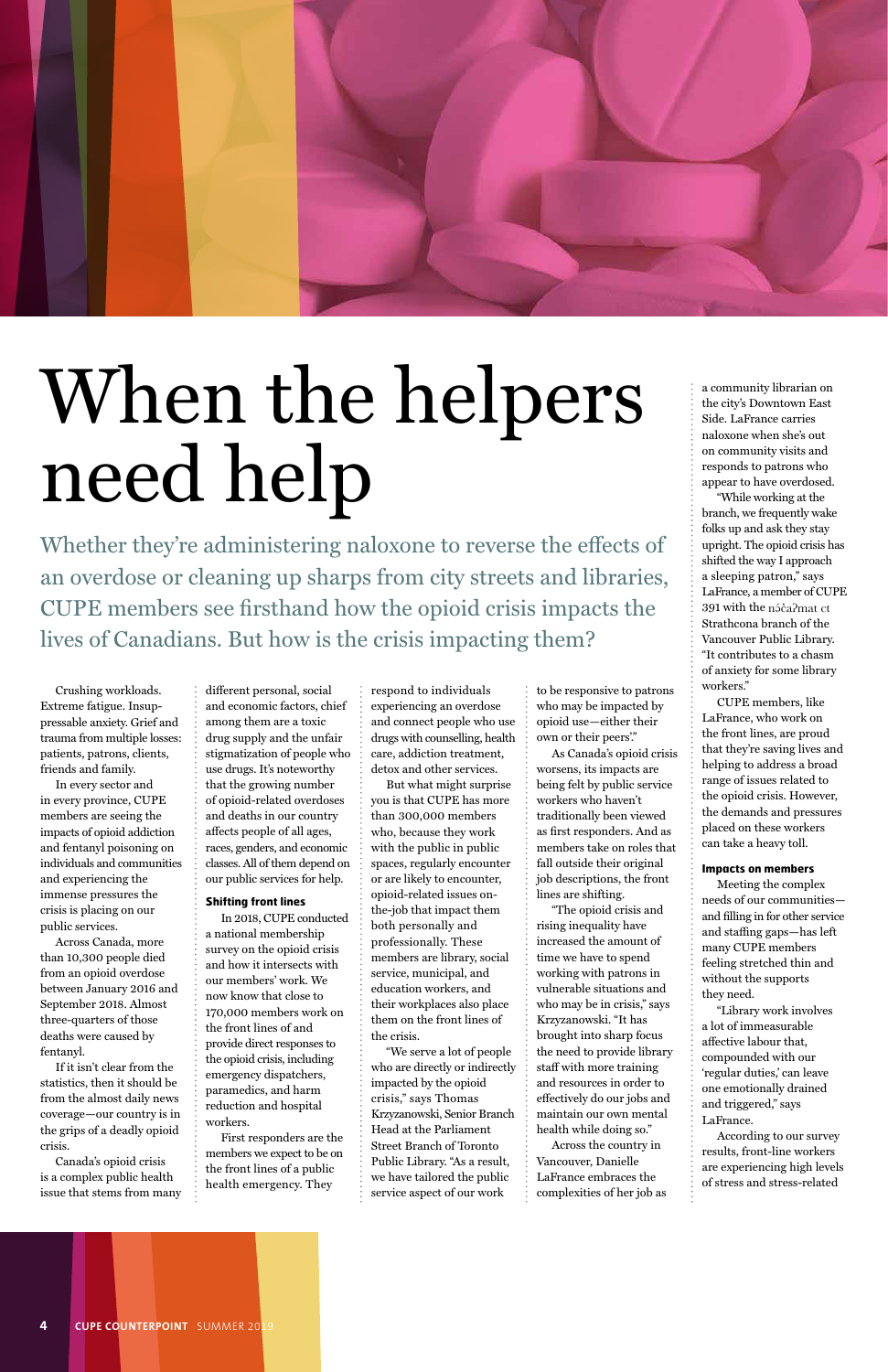

injuries. They're struggling with increased workloads, burnout, and physical and compassion fatigue. Some of them are dealing with grief, multiple-loss related trauma, and mental health injuries like PTSD. Many more require increased sick and stress leaves.

If the impacts on workers are clear, then the solutions are, too. CUPE members need safe and stable working conditions, adequate staffing levels, and better benefit plans and mental health supports to alleviate stress and burnout.

More than anything, our members need employers and governments to recognize that the work they are doing is both necessary and challenging, and to fund it accordingly.

#### **Forward, not backward**

Across the country, instead of investing in the staffing and programs that our communities need, right-wing provincial governments are denying people the supports they count on to be healthy, productive and—in some cases—to stay alive.

In Ontario, the Ford government has delivered a torrent of cuts to municipal and health care funding, children's aid and other social services—not to mention its defunding of six supervised consumption sites in the midst of an opioid crisis—and a public sector wage cap. Meanwhile, in other conservative-led provinces, austerity measures are now business as usual. Essential public services like health care and education have been cut and bled dry, and public sector wages have stagnated or been frozen entirely.

In the context of the opioid crisis, this cost cutting is a very sharp double-edged sword. With reduced capacity and increased workload, vital services are lost to those who need it most, and workers in the sector are left depleted and traumatized.

CUPE has already appealed to the federal government to significantly increase funding to address the opioid crisis to ensure front-line workers receive the supports and resources they need. We are also fighting back against provincial public service cuts at bargaining tables, and at rallies, across the country.

In the current political climate, it's not enough to insist that responses to the opioid crisis also meet the needs of front-line workers. We must fight back against concerted right-wing attacks on unions and organize new public service workers. We must take a stand against cuts, restructuring, outsourcing and privatization. And we must demand that emergency, health care,

social, and all other public services are adequately funded.

If employers don't have adequate funding to meet the needs of workers, we won't be able to sustain, let alone expand, the country's responses to the opioid crisis—and the issues frontline workers face will continue to deteriorate.

■ **Amanda Vyce** 

## **The Canadian opioid crisis at a glance**

The growing number of overdoses and deaths caused by opioids, including fentanyl, is impacting every community and every demographic across Canada. Here's a quick look at some distressing stats from across the country.













More opioid-related hospital-

izations in small communities than in larger cities.

Potency of carfentanil when compared to morphine.

Approximate number of CUPE members providing direct responses to the opioid crisis (includes emergency dispatchers, paramedics, and harm reduction and hospital workers).



Average number of opioidrelated hospitalizations/days in 2017.

Potency of fentanyl when compared to morphine.

Number of CUPE members who regularly encounter or are likely to encounter opioid-related issues on the job (includes social services, library, municipal, and education workers).

Supervised consumption sites now operational in Canada (BC, AB, ON, QC).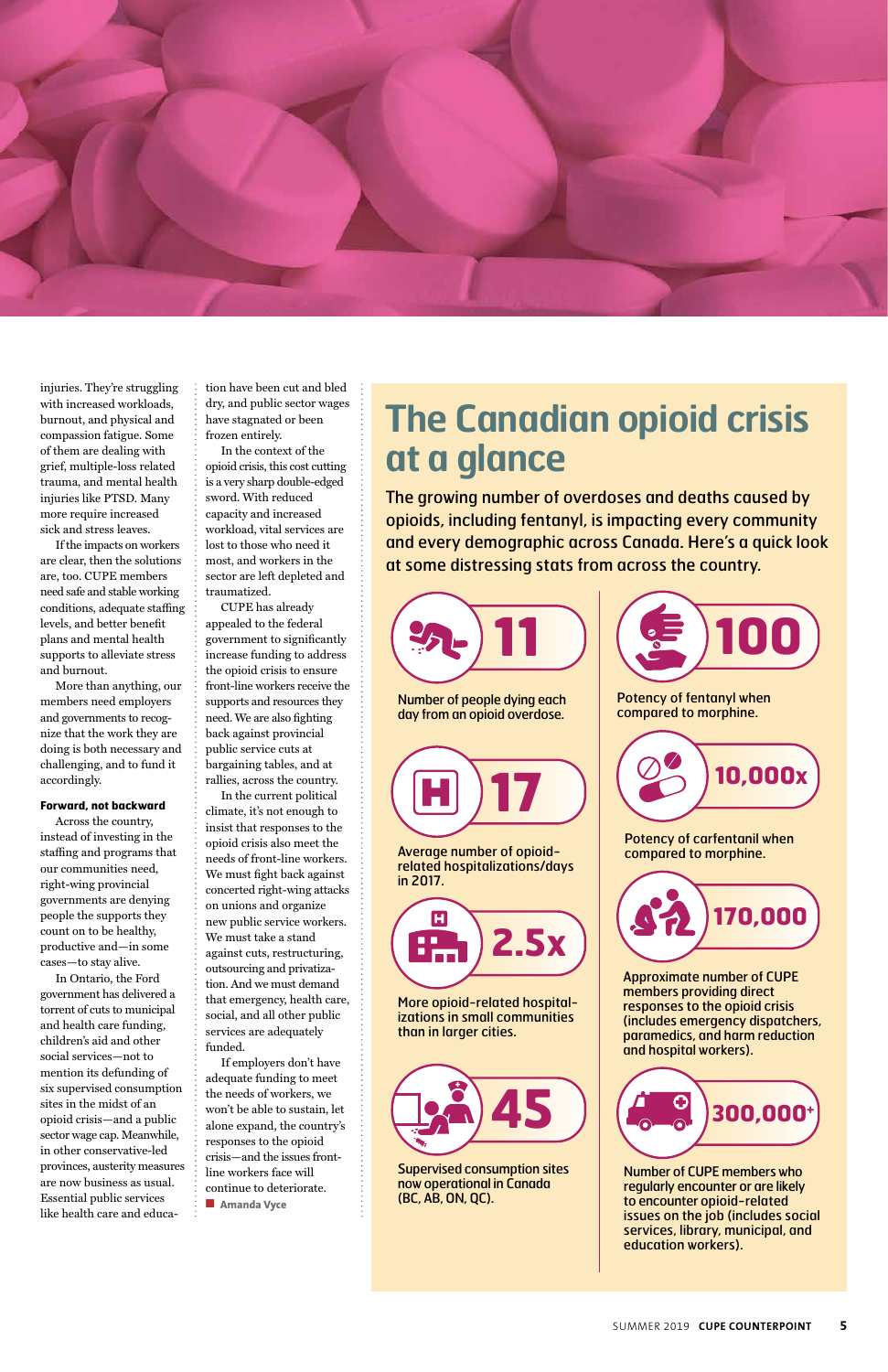Across every sector and province, CUPE members are seeing the impacts of opioid addiction and fentanyl poisoning. For some members, the crisis is intensifying well-worn challenges. For others, it means taking on demands outside their original job descriptions. Either way, our members have stories to tell—and an important analysis of the pressures the crisis is placing on our public services.



### PROFILES IN RESILIENCE

## **CUPE members on the front lines of the opioid crisis**

Brantford, a city of roughly 100,000, is caught between two particularly frightening realities: the opioid crisis and Doug Ford's cuts to social services. In the year since Ford's government was elected in Ontario, they have made drastic cuts to everything from income support programs to autism services. "All of our service providers out there are struggling with this crisis," says Kirby, president of CUPE 181. "And when you add the complexity of trying to protect kids onto that, it's become almost impossible." Like most children's aid societies in Ontario, Brant FACS has been chronically underfunded for years, but Ford's cuts have hit the agency especially hard at this vulnerable time.

"When you look at the number of kids coming into care, specifically based on [parents'] opioid use, we're looking at close to 30% of our cases," Kirby says. "We've also been impacted by the complexity of these files.

We've had a young child die from touching fentanyl. We've had a boy found in his house next to his father who had overdosed on the floor. So, when you look at doing child welfare work and protecting kids, it's become so much more than what it used to be."

For Kirby, a community development and family support worker for over two decades, times have never been more desperate. "There are no breaks anymore. We are just

running full-tilt," she says. "People are stressed and getting to a point where they're trying to maintain standards and their mental health is suffering."

In March, Brant FACS was forced to lay off 26 staff due to Ford's cuts, and they anticipate further funding reductions. Kirby says, "This is just the 'new normal' —those are the words we

use around here—and knowing that funding is going to be cut further has just added to the stress."

Kirby and her colleagues have been pleading with their MPP for the resources necessary to support the most vulnerable in their community, sending letters and requesting a meeting with the minister, which was denied.

"We don't have the resources to be able to service these families. So, that means kids are coming into care because we don't have the services to be able to assist them staying home. The system gets overloaded. Workers' caseloads go up." Kirby says it's an uphill battle, "You're spending more and more time doing crisis work than you can helping these families—especially those who are working through this opioid crisis."

Despite low morale and a difficult road ahead, Kirby is encouraged by the public protests against provincial cuts and draws strength from her fellow CUPE members. "People think that they're struggling alone. But knowing that everybody is dealing with this crisis—my sisters and brothers in health care, in the municipal sector, and in long-term care facilities —it brings us together to fight. And I think that CUPE is moving in the right direction." ■ **Emily Turk**

JENNIFER KIRBY | COMMUNITY DEVELOPMENT WORKER

## When the 'new normal' is anything but

*To ask Jennifer Kirby if the opioid crisis impacts her work seems an almost ridiculous question. Kirby works with Brant Family and Children's Services (FACS) in Brantford, Ontario, a community with the second-highest rate of hospitalizations for opioid poisonings in all of Canada.*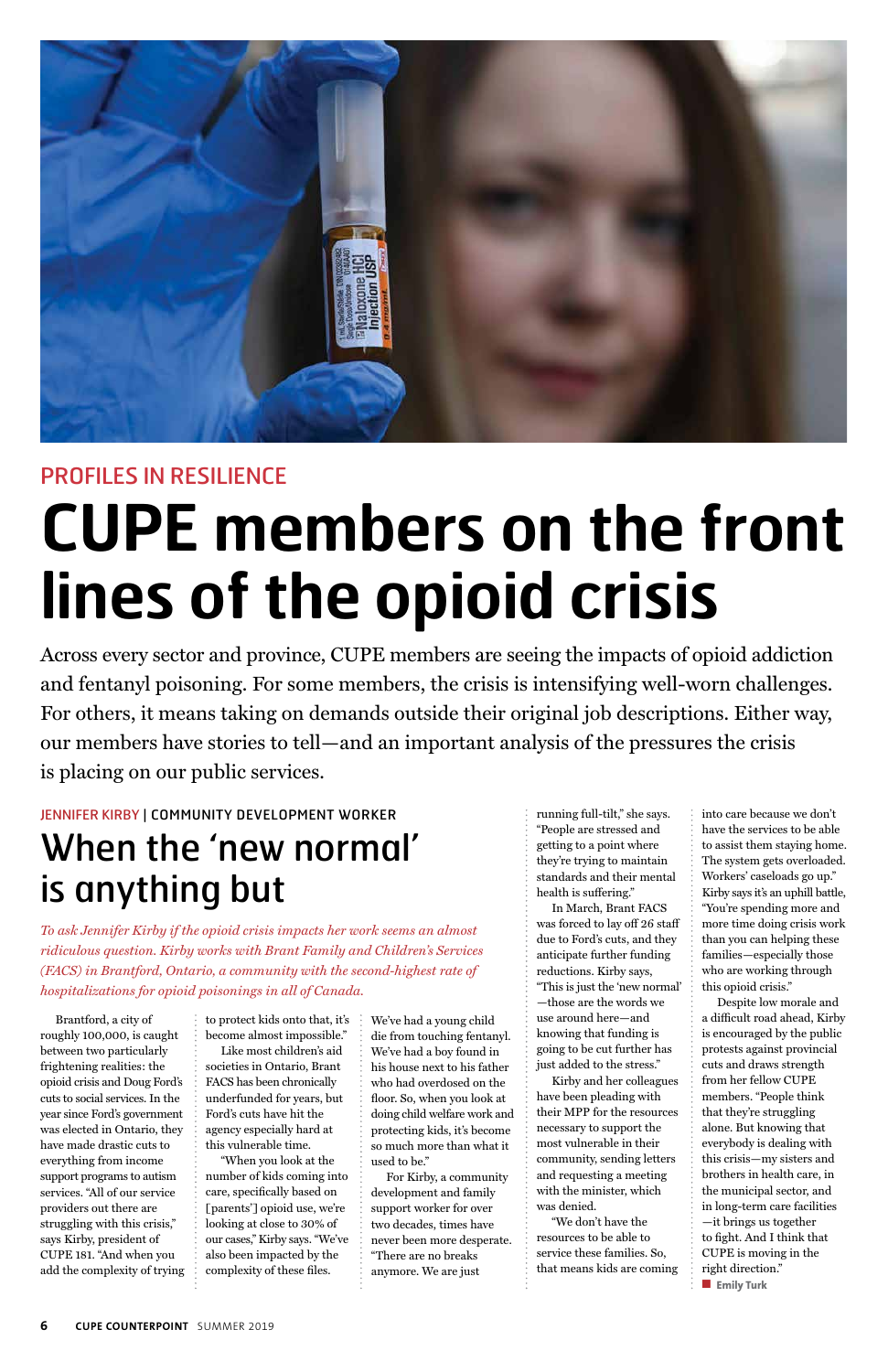"We meet people where they are at," explains Andrich, a member of CUPE 1004. "We have trauma-informed care practices and we support people in their goals with their lives." Those goals can be as simple as taking medication regularly, using less drugs or getting a job.

Andrich also responds to overdoses, which often occur when residents use drugs laced with fentanyl. As a harm reduction worker, she needs to be prepared for many scenarios and has a variety of tools at her disposal, including Narcan or naloxone, oxygen, manual resuscitation bags, and more. "We just go with all of our things and respond to the overdose," she says.

Andrich says her job is straightforward—she tries to keep people alive and healthy. "We don't talk about all the people that

have had brain damage because someone couldn't get to them fast enough." She notes that many people are less healthy than they were before they overdosed because no one got to them quickly enough to reverse the overdose in time to avoid additional health complications.

Sometimes they don't make it in time.

Workers face a devastating reality on the front lines of the opioid crisis: people you know overdose and die. "You listen to people's hopes and dreams and their stories—the traumas that they've been through and the ways that they have moved past them," Andrich says. "You end up getting very close to people. And then you might find them dead on the floor one day."

Harm reduction workers can experience traumatic stress, vicarious stress,

compassion fatigue, and burnout. However, compared to some first responders, they have limited options when it comes to stress leave and wage loss protection. In B.C., the only leave provision for harm reduction workers is medical

EI, which is 55 per cent of income, and workers' compensation stress leaves are not always an option. "We try, but we often don't get approved," says Andrich. "It's very unsustainable in terms of longevity in the job. We're creating traumatized workers and just kind of eating them up and spitting them out."

Andrich says that governments need to value the work CUPE members do and the people they serve. In addition to improving leave provisions, that includes decriminalizing drug use, taking action to reduce stigmas around drug use, and investing in more overdose prevention sites and free

and widely-available drug testing kits.

Andrich also has some suggestions for members who want to help. "We can start small in our own communities, households and locals by looking at the words we are using," she says.

"Instead of calling someone who's using drugs or a person with drug problems a junkie or an addict, think about how a user listening to that would feel unsupported in a conversation with you. We're all indoctrinated to say these things and to use words like this, and it's about unlearning." ■ **Janet Szliske**



### **NATIONAL SECRETARY-TREASURER** CHARLES FLEURY

Conservative governments everywhere are doing all they can to dismantle environmental protection measures. As if climate change wasn't real.

And workers are under attack. Workers' rights, workers' wages and workers' safety. They are rolling back the minimum wage increase. They want to make it harder for workers to unionize.

But CUPE is fighting back. Together with our allies, we are organizing and campaigning. Not only because these changes will hurt CUPE members. But because these changes will hurt other workers, non-unionized workers, even more. They will hurt families, and they will hurt communities. Our communities.



CUPE will continue to stand with all workers for safe working



Because CUPE fights back. We always have. We always will.

And we have the tools to do it. For the first time in history, our National Strike Fund has reached a hundred million dollars.

Locals across this country can be confident that CUPE National can support them when they need it. We have the resources to support our members if they must take strike action. Employers know it. Governments know it.

This is the power of a pan-Canadian union of 680,000 members—and growing—from every sector and region in the country.

Yes, 2019 will be full of challenges. But know one thing: at CUPE, we are ready to take them on.

**CHARLES FLEURY ONLINE We twitter.com/CUPENatSec** 



### **Giving our members the tools to fight back**

**A** lot of things have changed since the last federal election in 2015. Back then, many workers felt that Canada had finally turned a corner by ending Stephen Harper's 9-year reign.

Leaving aside the fact that Justin Trudeau didn't deliver on his progressive agenda—for women, for Indigenous peoples, for workers, for voters—there is a lot at stake for CUPE members in election 2019. In his column, Brother Mark Hancock smartly points out what CUPE members should be watching for come October.

Yes, Stephen Harper may be gone. But his disciples have gained power across the country. Right-wing governments and ideas are spreading. CUPE members are facing many challenges.

During the Ontario provincial election, Doug Ford promised that under his government "not a single person will lose their job." We now know that was a lie.

We've already seen front line job losses in the health care system. The education system has also been targeted.

In Alberta, Jason Kenney is fast-tracking reversal of the progressive changes made by the NDP government.

## Meeting people where they are

*Tuesday Andrich's regular routine as day shift coordinator for PHS Community Services Society can include almost anything. She deals with medical emergencies, cooks meals, and helps residents with everything from laundry to mental health support. She has even literally put out fires.*